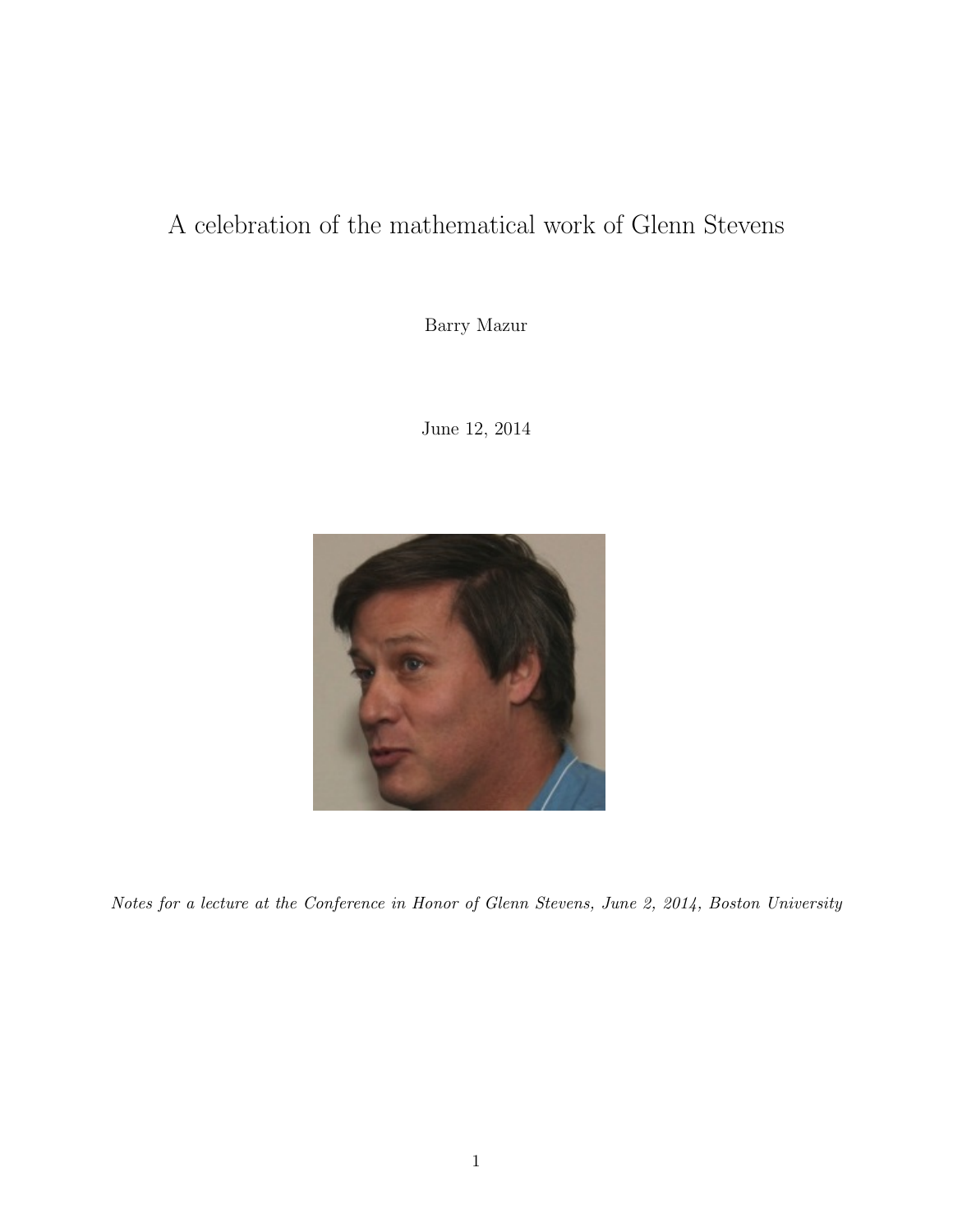## Contents

| I                | Introduction                                                       | $\boldsymbol{2}$ |
|------------------|--------------------------------------------------------------------|------------------|
| $\mathbf{1}$     | The classical 'Arithmetic Questions' about elliptic curves         | $\bf{4}$         |
| $\mathbf{I}$     | Deformation, Overconvergence, and Euler Systems and their variants | $\mathbf{5}$     |
| $\boldsymbol{2}$ | Rigid-analytic deformations                                        | ${\bf 5}$        |
| $\bf{3}$         | Forms of Euler Systems                                             | 6                |
| Ш                | Interpolation                                                      | $\overline{7}$   |
| 4                | The relevant interpolations over C                                 | 7                |
| $\bf{5}$         | The parallel $p$ -adic story                                       | $\bf 8$          |
| 6                | Nonparallelism                                                     | 12               |
| $\mathbf{IV}$    | Overconvergent Families of Modular Symbols                         | 13               |
| $\overline{7}$   | <b>Classical Modular Symbols</b>                                   | 13               |
| 8                | <b>Rigid Analytic Modular Symbols</b>                              | 14               |
| V                | The derivative of the $U_p$ -eigenvalue with respect to weight     | 18               |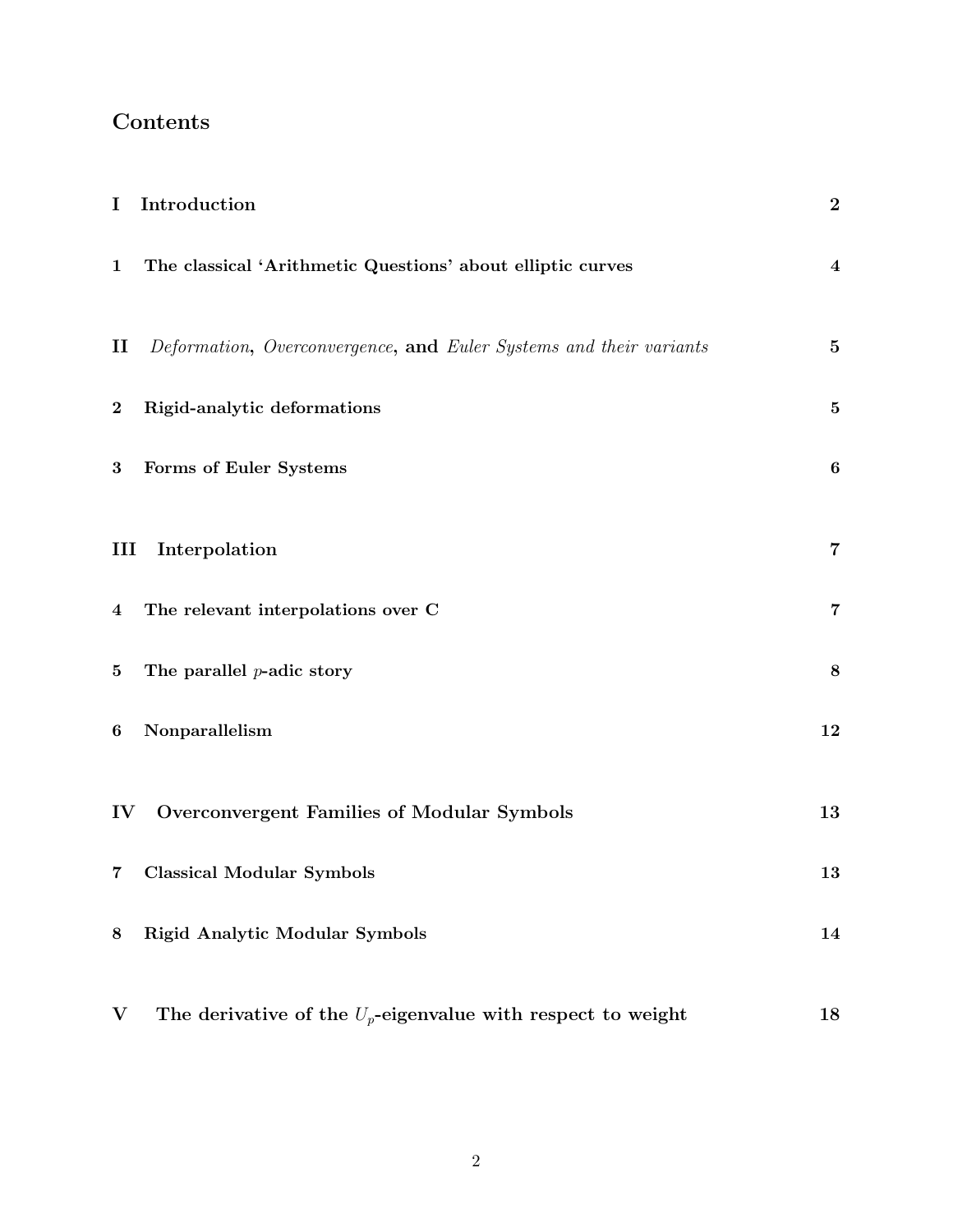## Part I

# Introduction

What a great idea to have this conference celebrating the mathematical work of Glenn Stevens! And what a pleasure it is to think about the excellent contributions Glenn has made so far in his—what I think of from my vantage point—still young life, and to see how it inspires and folds into the many current projects of the grand subject—p*-adic variation in automorphic forms and in the wider context of arithmetic*.

Glenn was a student of mine, and already as a graduate student had such firm drive, direction, and maturity that —when we went running together around Fresh Pond in Cambridge, chatting about mathematics, I would often feel I learned vastly more than I was teaching. His thesis and first book has served as source-works for me as soon as he wrote them. His grand contributions—so important for our subject—start from stunningly simple ideas. One of Glenn's constructions, the subject of Part IV of these notes, begins with the extremely original opening move<sup>1</sup> of embedding the module of polynomials of degree  $\leq k$  into a power series ring. And from there, it takes off!

Glenn has also been the architect and energetic force behind the astonishingly effective Promys program, an institution that has enriched our subject, mathematics, in ways that other intellectual disciplines must envy. That young people—enthusiastic learners and counselors—be introduced to both the subject and to each other, strengthening bonds of friendship to shape the eventual intellectual community in the marvelous way that our mathematical community enjoys, is of extreme importance. And the tack taken in the day-to-day work of Promys just radiates with such pragmatic optimism and joy: "prove it, disprove it, or deal with it," being one of the mottoes.

Some of the things Glenn's been quoted as having said to students, I try to take as guides for my own teaching. Glenn has a knack of crisply pointing out to students ways of navigating within our subject, and of achieving a deep appreciation of what it means to do mathematics. Here is an example of such a (seemingly simple) piece of advice, but one that gets to the heart of things: a student came to Glenn, swamped by perplexity when thinking about a certain problem in mathematics, and Glenn pressed the point:

### It is *good* to be confused!

I think it is important to tell students this: that *confusion* is a tool, a useful goad, an unavoidable aspect of our work, and yet: it can be flipped from being an irritant to a deep source of enjoyment<sup>2</sup>.

<sup>&</sup>lt;sup>1</sup> as Kevin Buzzard reflected in the banquet of this conference

<sup>2</sup>I don't mean this to deflect blame from me, though, if this lecture turns out to be confusing!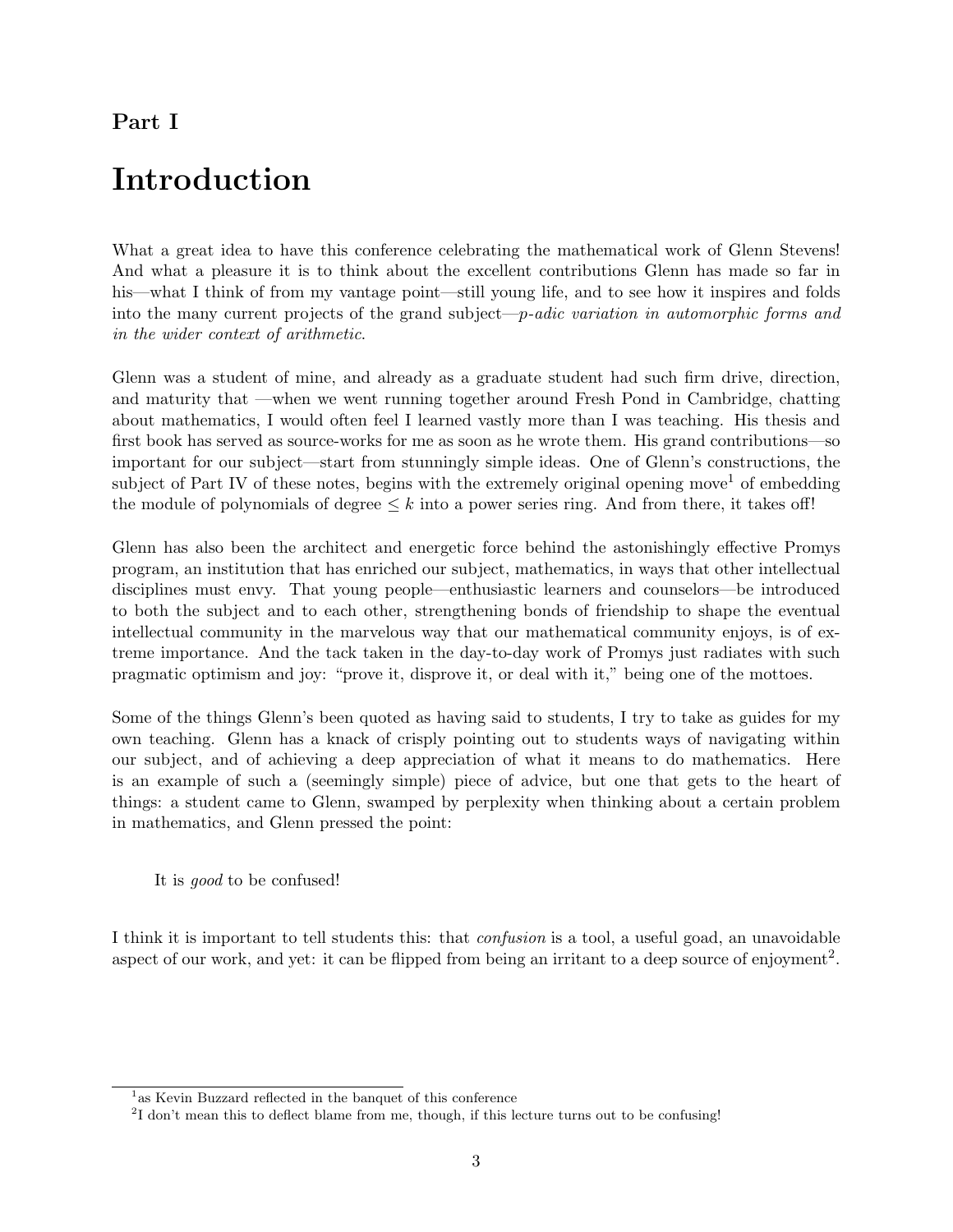## 1 The classical 'Arithmetic Questions' about elliptic curves

Here is a basic list of arithmetic issues that we tend to ask about, when we study elliptic curves over number fields.

- Periods,
- Mordell-Weil groups endowed with their Néron-Tate heights; the corresponding regulators,
- Shafarevich-Tate groups,
- (*Related asymptotics:*)
- Frobenius distributions,
- Variation over 'twist families.'

We often have these tools to make a two-pronged attack:



At times, a more extensive toolkit is available:



But what about *variation?* For example, if we are dealing with an elliptic curve E over the rational number field, we can replace E by its uniformizing modular eigenform,  $f_E$  and note that  $f_E$  lives in the *eigencurve*, a one-parameter p-adic analytic family of p-adic (overconvergent) Hecke eigenforms,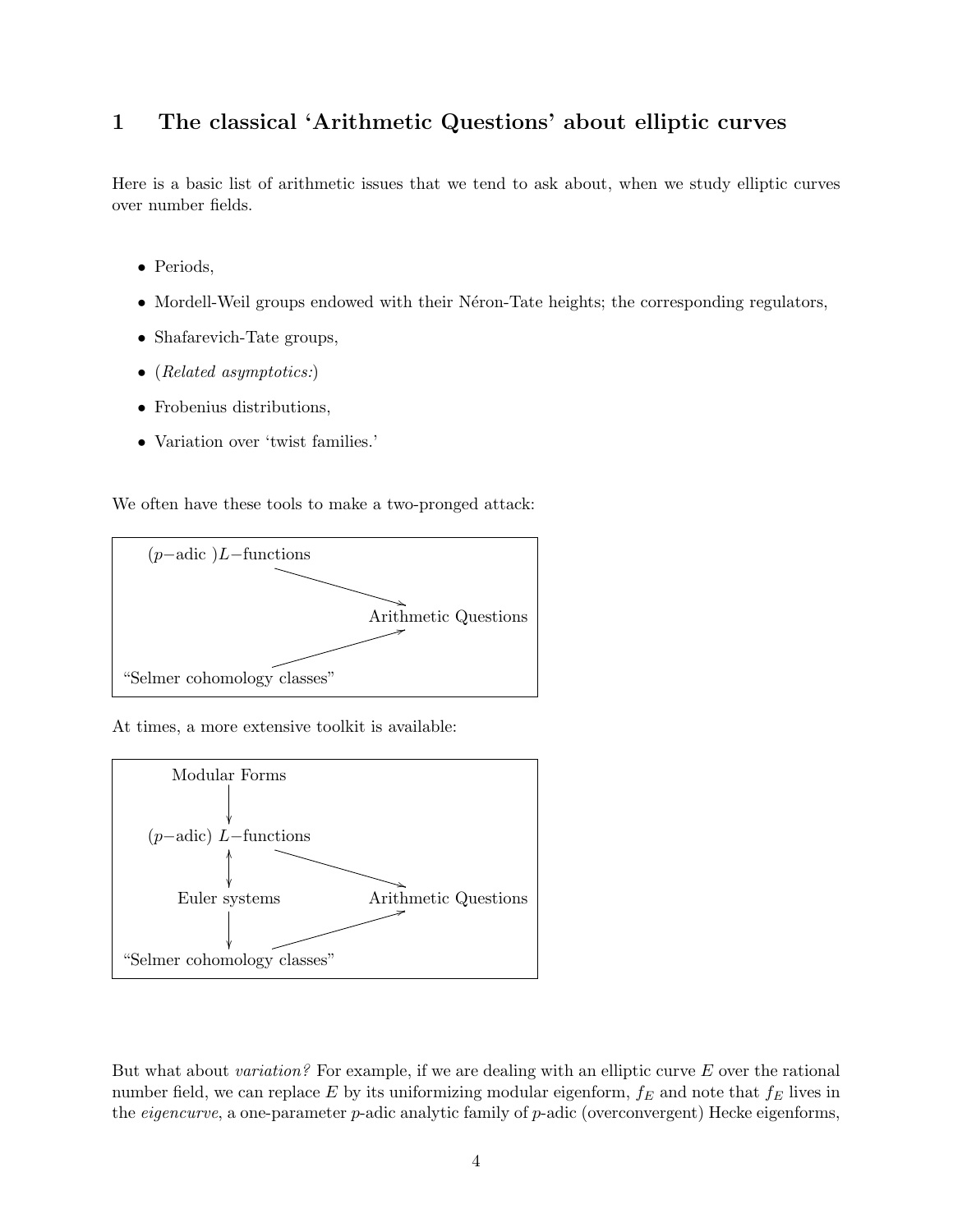each of these eigenforms raising 'Arithmetic Questions' somewhat similar to the questions raised by the elliptic curve  $E$ . The picture of the above chart, when available, gets even more interesting when you consider its variation over the eigencurve.

## Part II

# *Deformation*, *Overconvergence*, and *Euler Systems and their variants*

The concepts in the title above, and in the chart below, represent some intensely pursued programs in number theory, and will be themes well-covered in this conference.. They connect to basic constructions and arithmetic questions through the intermediary p-adically varying families:



Let's start with an overview by first merely listing some of the ways these concepts show up—both in Glenn's work and in what we will be hearing about this week. Once this is done, I'll back up and present a more introductory view of some of these structures.

## 2 Rigid-analytic deformations

One challenge to our subject is to establish  $p$ -adic rigid analytic families of the constellation of structures that form the chart above. That is we might aim for rigid analytic variations

- of overconvergent modular and automorphic forms (organized in *eigenvarieties*) and
- of the p-adic L functions of these modular and automorphic forms (organized as functions on the corresponding eigenvarieties)
- of their associated modular symbols; specifically, of Glenn's theory of *families of overconvergent modular symbols* and more generally of overconvergent cohomology of arithmetic subgroups of reductive groups with coefficients in certain modules of distributions.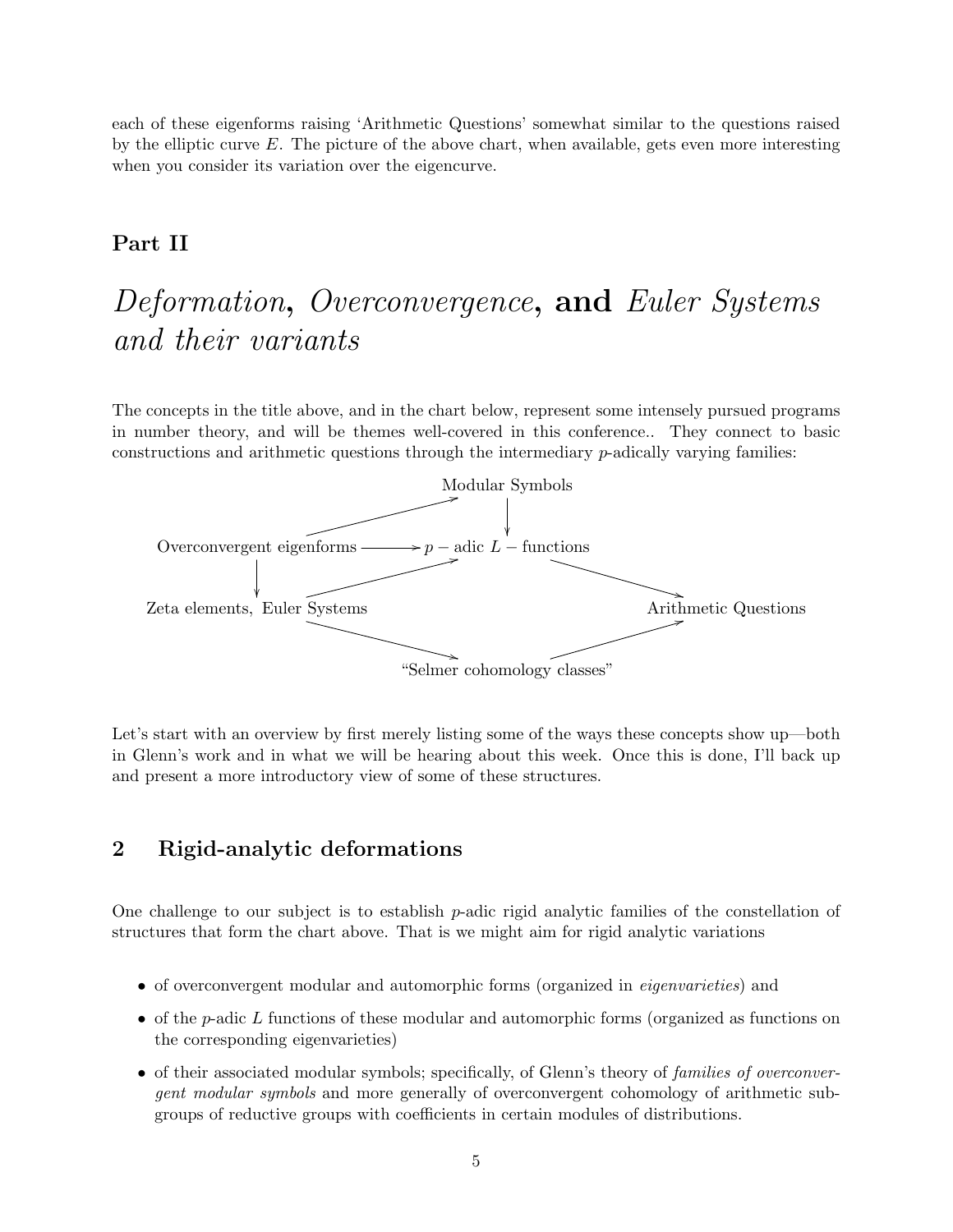• of 'zeta-elements," and whatever generalized Euler systems of various "core ranks" are allowed, in each specific context.

Glenn's work has been fundamental for all of these topics over decades. For example, the notes for his IHP (2000) course on families of overconvergent modular symbols has been instrumental in providing a fluid approach to many of these ideas. His breakthrough, a decade earlier, with Ralph Greenberg—expressing  $\mathcal{L}$ -invariants as the derivative (with respect to weight) of the eigenvalue of Atkin-Lehner's operator  $U_p$ —opened up a still-vital chapter of our subject. His more recent construction (2013) with Rob Pollack of  $p$ -adic L-functions associated to overconvergent eigenforms at critical slopes is both beautiful and revelatory of subtle issues in the theory of eigencurves. An impressive list of pdf files of published work, and yet-to-be-published preprints, of Glenn and collaborators on these issues can be found in http://math.bu.edu/people/ghs/research.html.

Much of the program of this conference will involve exactly these themes, with on-going constructions in new important directions, of eigenvarieties<sup>3</sup> as parameter spaces for: finite slope families of overconvergent automorphic eigenforms and their corresponding families of modular symbols<sup>4</sup>, Galois representations<sup>5</sup> L-functions and/or their  $\zeta$ -elements, Euler systems, and regulators<sup>6</sup>.

We will also see an intriguing differential aspect (in the form of a DGA algebra structure related of Hecke algebras as one climbs  $p$ -powers in level)<sup>7</sup>, an application of the work of Ash and Stevens in the computation of certain periods on rigid analytic spaces related to modular forms<sup>8</sup>, and a technique, via averaging, for guaranteeing the nonvanishing of certain moments of L-function values<sup>9</sup>.

### 3 Forms of Euler Systems

One exciting phenomenon that seems to be emerging, and is visible in the subjects of a few of the talks in this conference, is the evolution of what one might call "forms of Euler systems." The basic template for Euler Systems had been given in the fundamental work of Kolyvagin [3]. In Karl Rubin's book *Euler Systems* [6] it was formatted in an extremely efficient way that encompassed circular- and elliptic-unit Euler systems, as well as those coming from Heegner points and higher dimensional cycle constructions, or from Kato's construction using Beilinson classes (cf. Tony Scholl's [7]). Other formats appeared in the work of Matheus Flach [2] (or the "coherent Flach systems" in [4] and Weston [9]) which didn't have the full range of the original Kolyvagin-type collection of cohomology classes in large quantities of abelian extensions of the base field. We see emerging even more new configurations of cohomology classes that control arithmetic behavior, among which are interpolation over p-adic parameters, and conjectured 'higher core rank' systems–

<sup>3</sup>as in the talks of Avner Ash, Joel Bellaiche, Ellen Eischen, Michael Harris and Eugene Hellman

<sup>4</sup>as in the talks of Fabrizio Andreatta, and Ander Steele

 $^{5}\mathrm{as}$  in the talks of Benoit Stroh and Jacques Tilouine

<sup>6</sup>as in the talks of Francesc Castella, Masataka Chida, David Hansen, Masato Kurihara, David Loeffler, Jan Nekovar, Viktor Rotger, Eric Urban, and Sarah Zerbes

<sup>7</sup>in the talk of Jeehon Park

<sup>8</sup>in the talk of Marco Seveso

<sup>&</sup>lt;sup>9</sup>in the talk of Jeehon Park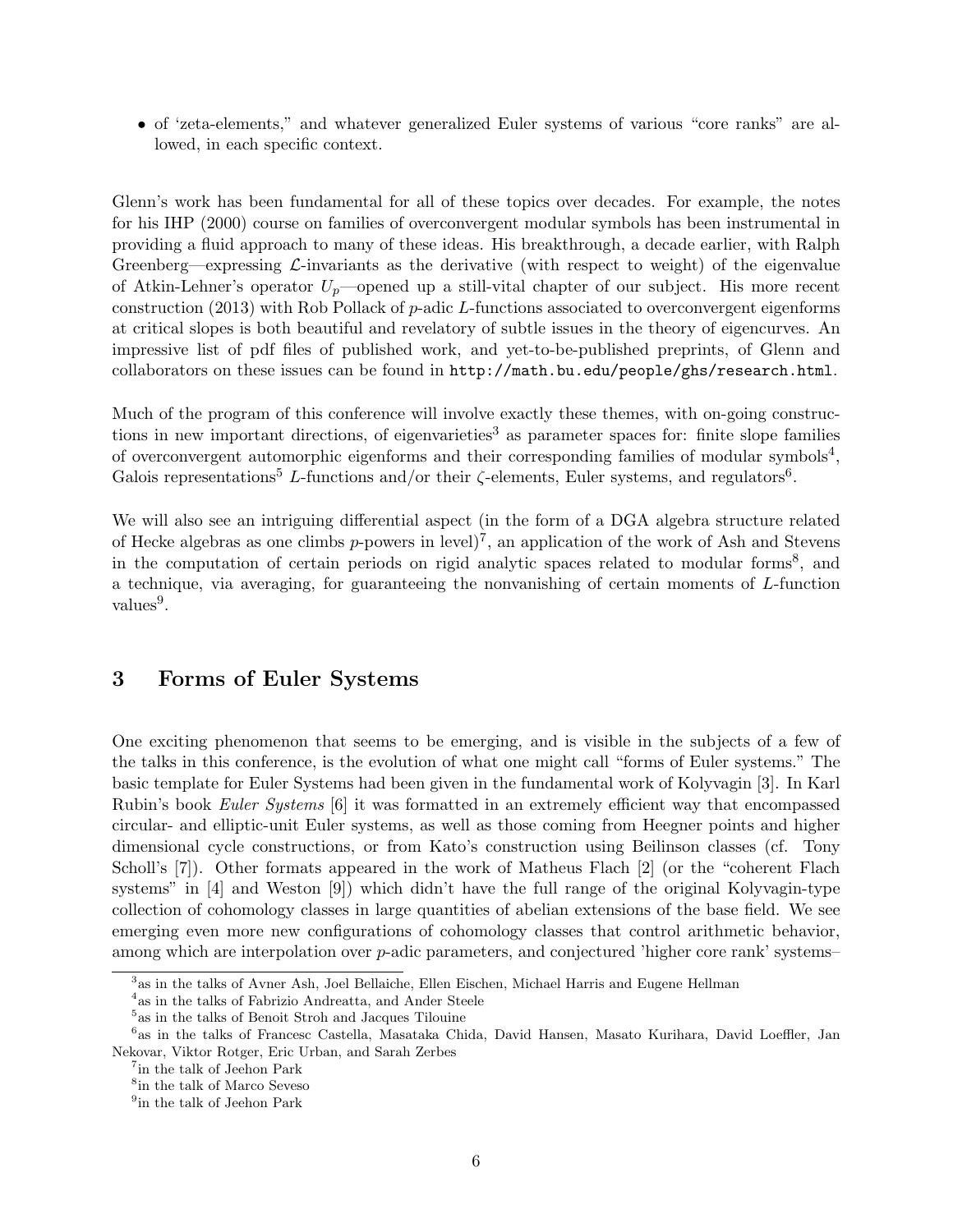i.e., classes in wedge-powers of cohomology groups as had already been envisioned in the work of Perrin-Riou.

## Part III

## Interpolation

A fundamental way of constructing p-adic variation, or p-adic deformation, is via p-adic *interpolation*. 'Interpolation' itself has a long (and mostly unwritten, I think) history.

## 4 The relevant interpolations over C

Interpolation has many aspects, but for us, the great classical moments that precede our  $p$ -adic subject comes from these acts of interpolation.

- 1. **Exponentiation:**  $f_n(k) := n^k$ ; for  $k \in \mathbb{Z}$   $- - - \rightarrow$   $f_n(s) := n^s = e^{s \cdot \log n}$  for  $s \in \mathbb{C}$ .
- 2. Analytic Continuation: Euler's  $\zeta(k) = \sum_{n=1}^{\infty} n^{-k}$  (for  $k \in \mathbb{Z}, k \geq 2$ ) to Riemann's zetafunction  $\zeta(s)$  (for  $s \in \mathbf{C} - \{1\}$ ).

This passage,  $\zeta(k)$   $(k \geq 2)$  – – – – →  $\zeta(s)$   $(s \neq 1)$ , can be viewed as an honest interpolation in various ways. For example,

- A theorem of Deninger [1] tells us that—given the known growth properties of the complex analytic function  $\zeta(s)$  arising from some Dirichlet series—such a function is *uniquely determined by its integral values*—and even by the values:  $k \mapsto \zeta(k)$  for  $k \geq k_0$ (for any  $k_0 > 1$ ).
- A theorem of Hasse simply gives  $\zeta(s)$  as a limit of this convergent series:

$$
\zeta(s) = \frac{1}{s-1} \sum_{n=0}^{\infty} \frac{1}{n+1} \sum_{k=0}^{n} {n \choose k} \frac{(-1)^k}{(k+1)^{s-1}}.
$$

#### 3. Variation of automorphic forms parametrized by weight

Consider the interpolation of Eisenstein series at classical integral weights  $s = 3, 4, 5, \ldots$  to provide either the non-analytic parametrized family of Eisenstein series

$$
Eis_s^{\{\infty\}}(z) := \frac{1}{2} \sum_{gcd(m,n)=1} \frac{y^s}{|mz+n|^{2s}}
$$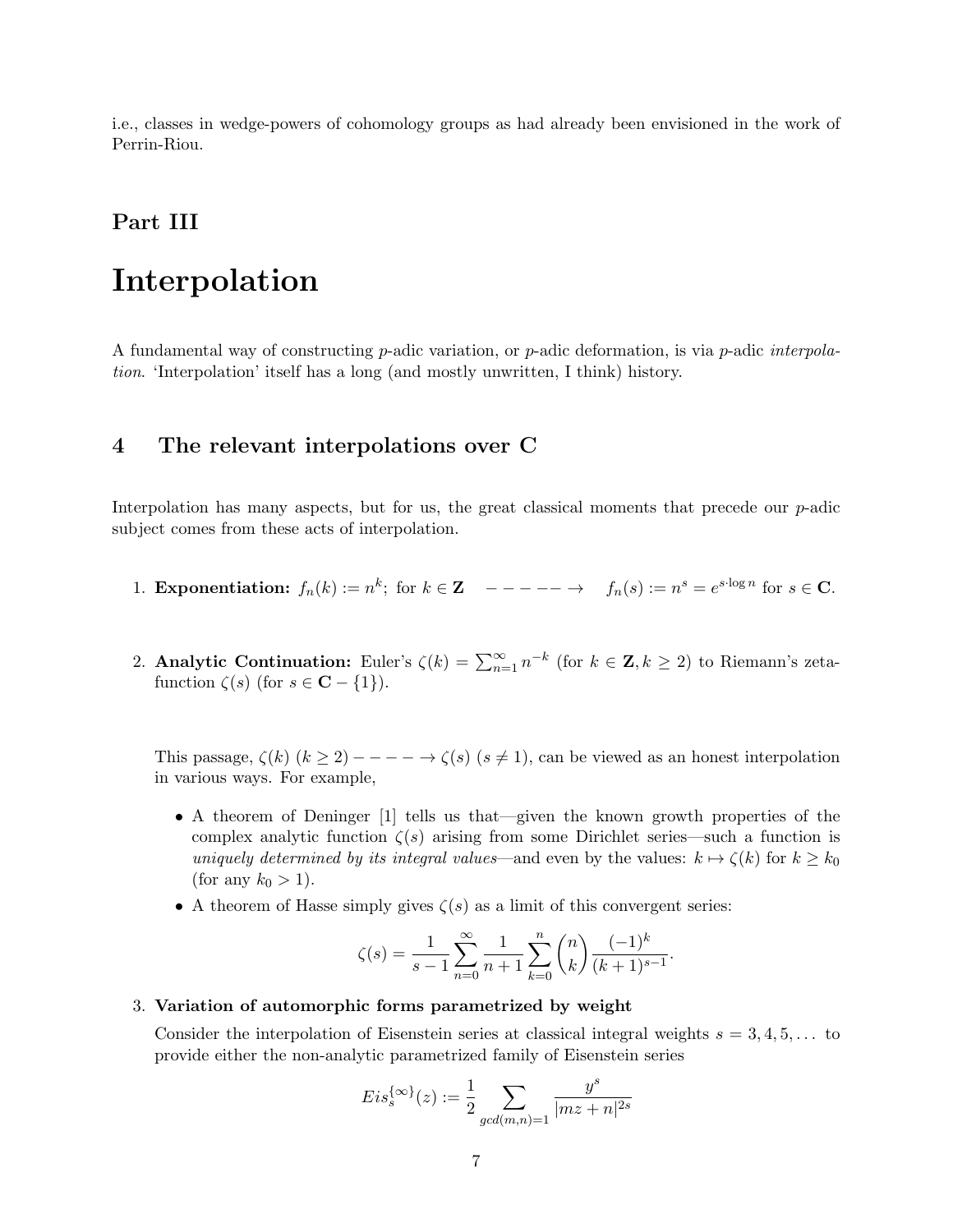for  $z = x + iy$  in the upper half plane  $y > 0$ . that had beginnings in work of Hecke and Reidemeister, and was developed by Maass (and, of course, later much more substantially developed by Langlands). Or, perhaps more directly germane to us, consider:

$$
\mathcal{E}_s(q) := \frac{1}{2}\zeta(1-s) + \sum_{n=1}^{\infty} \{\sum_{d \mid n} d^{s-1}\} q^n
$$

which fits into the following framework:

Let  $\Lambda_{\infty}$  be the ring of complex analytic functions expressible as Dirichlet series in appropriate half-planes that extend to complex analytic functions on the entire plane, bounded in vertical strips. Then

$$
\mathcal{E}_s(q) \in \Lambda_\infty[[q]]
$$

and has the property that its specializations to  $s = 2, 4, 6, \ldots, 2k, \ldots$  yield the classical Eisenstein series of level 1 at those weights.

## 5 The parallel *p*-adic story

We'll exclude the case  $p = 2$  from now on.

1. Exponentiation: *Fermat's Little Theorem* as expanded by Euler gives the congruence we'lll call *Euler's Theorem*:

$$
n^{k'} \equiv n^k \mod p^r
$$

for any  $n \not\equiv 0 \mod p$  and pair of exponents  $k' \equiv k \mod (p-1)p^{r-1}$ .

It is natural to pass to the (projective) limit of the sequence:

$$
\cdots \to \mathbf{Z}/(p-1)p^{r-1}\mathbf{Z} \to \cdots \to \mathbf{Z}/(p-1)p\mathbf{Z} \to \mathbf{Z}/(p-1)\mathbf{Z}.
$$

When the dust settles—i.e., as  $r \mapsto \infty$ —we get a continuous one-parameter p-adic space (a commutative Lie group, in fact)

$$
W := \lim_{r \to \infty} \mathbf{Z} / \phi(p^r) \mathbf{Z} = \lim_{r \to \infty} \mathbf{Z} / (p^{r-1}(p-1)\mathbf{Z}) = \lim_{r \to \infty} \mathbf{Z} / p^{r-1} \mathbf{Z} \times \mathbf{Z} / (p-1)\mathbf{Z}
$$

which we will refer to as p*-adic weight space*. This isomorphism provides W with a canonical product decomposition

$$
W = \mathbf{Z}_p \times \mathbf{Z}/(p-1)\mathbf{Z}
$$

and we'll write  $\kappa = (s, i)$  following this product decomposition, with  $s \in \mathbf{Z}_p$ , and  $i \in \mathbf{Z}/(p-1)\mathbf{Z}$ being the image of  $\kappa$  under the projections to the factors. Any element  $\kappa \in W$  can be viewed as 'being' a locally analytic character  $\kappa : \mathbb{Z}_p^* \to \mathbb{Z}_p^*$  by continuity (i.e., approximate  $\kappa$  by an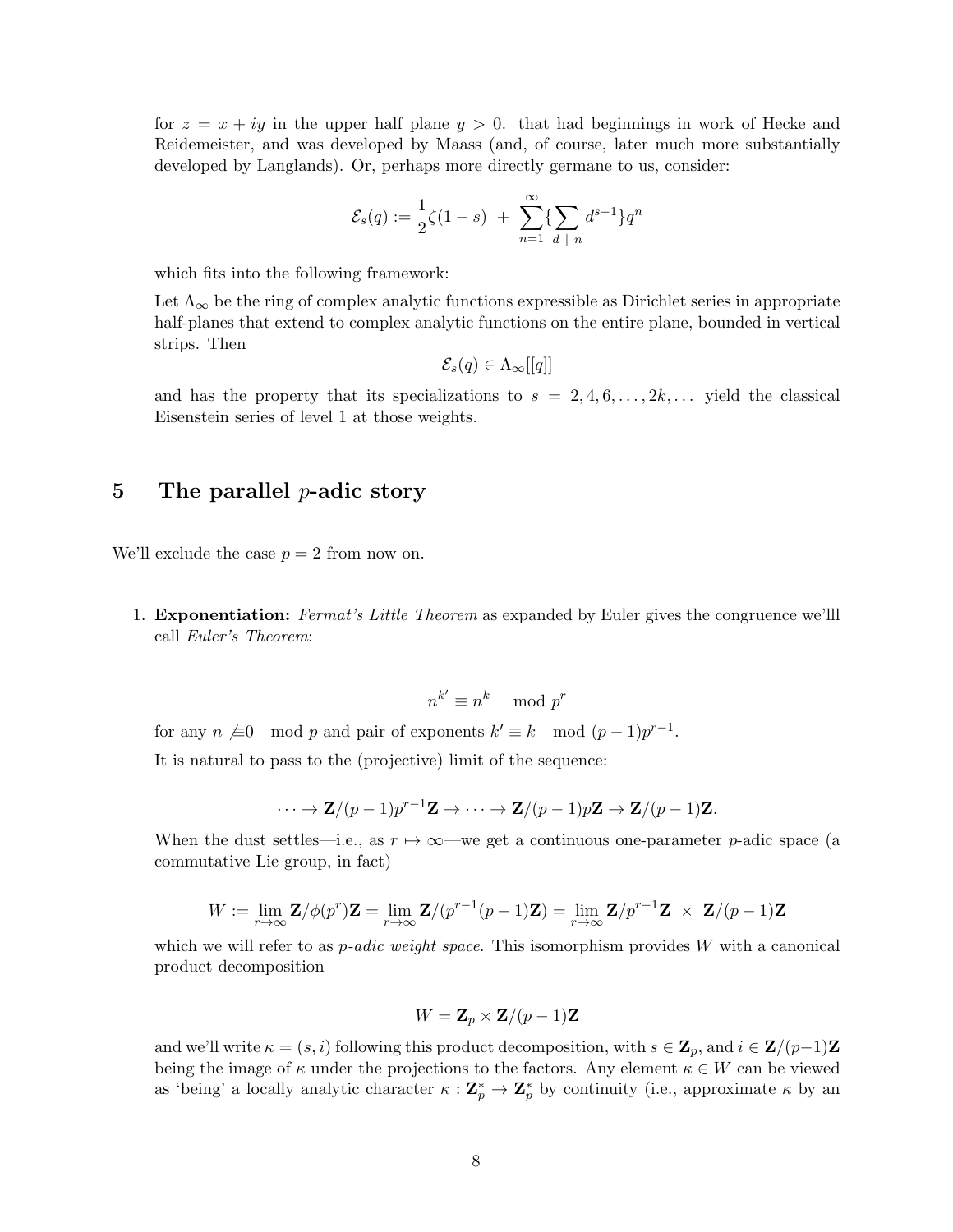integer k modulo  $(p-1)p^{N-1}$  and note that raising to the k-th power yields a sequence of characters that converges as  $k \to \kappa$ ).

Viewing W geometrically, it is a union of  $p-1$  disjoint closed unit discs:

$$
W=\sqcup_{i\in\mathbf{Z}/(p-1)\mathbf{Z}}\ W_i
$$

where  $W_i$  is the inverse image of i under the natural map  $W \to \mathbf{Z}/(p-1)\mathbf{Z}$ . W contains the monoid of natural numbers

 $N \subset W$ 

the elements of which are called "classical weights." Since  $p$  is assumed odd, there is a natural further projection:

$$
W \to \mathbf{Z}/(p-1)\mathbf{Z} \to \mathbf{Z}/2\mathbf{Z},
$$

allowing us to decompose W into *even* weights and *odd* weights; this will be useful below.

$$
W = W_{\text{even}} \ \sqcup \ W_{\text{odd}}.
$$

For each point  $\kappa \in W$  and any integer d, we can define

$$
d^{\{\kappa\}}:=\lim_{r\to\infty}d^{w_r}\in\lim_{r\to\infty}\mathbf{Z}/p^r\mathbf{Z}\simeq\mathbf{Z}_p.
$$

where the sequence  $\{w_r\}_r$  are positive integers tending to infinity<sup>10</sup> such that  $w_r \equiv w$ mod  $\phi(p^r)\mathbf{Z}$  for all r. Note that if d is divisible by p then  $d^{\{\kappa\}}=0$ .

#### 2. p-Adic Analytic Continuation

For  $\kappa \in W_{\text{even}}$ , the important construction of Kubota and Leopoldt—i.e., their "p-adic Lfunction"— performs, in effect, an analogous interpolation of the Riemann zeta-function and Dirichlet L-functions. Appropriately normalized, the values of these functions at odd negative integers, is packaged by the function

$$
k \mapsto -b_k/2k \in \mathbf{Q}
$$

where  $k$  is the  $k$ -th Bernoulli number. A consequence of the classical study of Bernoulli numbers (The Von Staudt-Clausen Theorem along with the *Kummer congruences*) is, first, that for positive integers  $k \in W_{\text{even}} - W_0$  we may view  $-b_k/2k \in \mathbb{Z}_p$  and then, fixing a sequence of even positive integers  $\{k_j\}_j$  which go to infinity (when viewed in **R**) and which have the limit

$$
\lim_{j \to \infty} k_j = \kappa \in W_{\text{even}} - W_0
$$

(when viewed in  $W$ ) we obtain the convergent limit

$$
-b_{\kappa}/2\kappa := \lim_{j} -b_{k_j}/2k_j \in \mathbf{Z}_p,
$$

<sup>&</sup>lt;sup>10</sup>Note that *even if w is an ordinary integer*, we will want the approximating  $w_r$ 's to be positive numbers tending to infinity.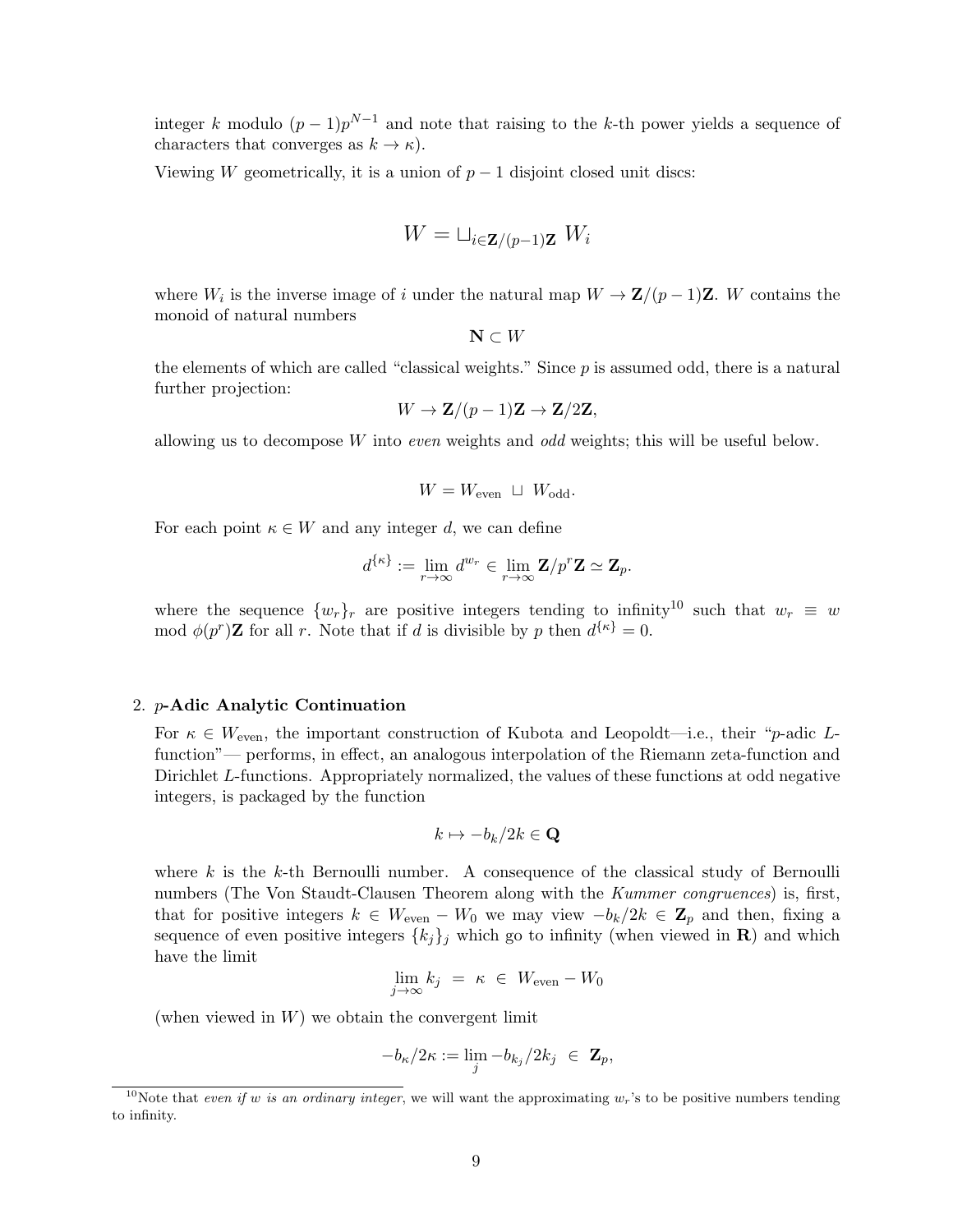thereby interpolating the function  $k \mapsto -b_k/2k$  to a p-adic analytic function on  $W_{\text{even}} - W_0$ :

$$
\kappa \mapsto -b_{\kappa}/2\kappa := \lim_j -b_{k_j}/2k_j \in \mathbf{Z}_p.
$$

Writing  $\kappa = (s, i)$  as discussed above, one defines the Kubota-Leopoldt p-adic L-function:

$$
L_p(1-s,\omega^i):=-b_{\kappa}/\kappa.
$$

Here  $\omega$  designates the Teichmüller character.

#### 3. Variation of automorphic forms parametrized by weight

The power of *Fermat's Little Theorem* to generate congruences is illustrated by comparing the classical Eisenstein series of weight k (here  $k \geq 2$ , k is even; and keep  $k \neq 0 \mod (p-1)$ in this discussion).

$$
G_k = -\frac{b_k}{2k} + \sum_{n=1}^{\infty} \left\{ \sum_{d \mid n} d^{k-1} \right\} q^n
$$

taken modulo p (i.e., its Fourier coefficients being taken modulo p) with the Eisenstein series of weight  $k + p - 1$ 

$$
G_{k+p-1} = -\frac{b_{k+p-1}}{2(k+p-1)} + \sum_{n=1}^{\infty} \left\{ \sum_{d \mid n} d^{k-1} d^{p-1} \right\} q^n
$$

or, more generally, comparing it modulo  $p^r$  with the Eisenstein series of weight  $k + \phi(p^r)$ :

$$
G_{k+\phi(p^r)} = -\frac{b_{k+\phi(p^r)}}{2(k+\phi(p^r))} + \sum_{n=1}^{\infty} \left\{ \sum_{d \; | \; n} d^{k-1+\phi(p^r)} \right\} q^n.
$$

Here it is Euler's Theorem that guarantees that the *nonconstant* coefficients of  $G_{k+\phi(p^r)}$  are congruent to the corresponding *nonconstant* coefficients of  $G_k$  modulo  $p^r$ . And it is the classical *Kummer congruence* that guarantees the analogous result for the constant coefficients, giving us that

$$
G_{k+\phi(p^r)} \equiv G_k \mod p^r.
$$

In fact, an argument of Serre developed by Katz allows you to *use* modularity of these Fourier series together with the congruences we've just discussed between nonconstant coefficients to *prove* the analogous congruence for the constant coefficients; i.e., to prove the classical *Kummer congruences* as a derivative of, in effect, Euler's Theorem.

Putting all this together we have a construction of Serre<sup>11</sup>: a p-adic interpolation of the Fourier coefficients of the classical family of Eisenstein series. More exactly we may form, for every weight  $\kappa \in W_{\text{even}}$  such that  $\kappa$  projects to the even number  $i \neq 0$  modulo  $p-1$ , the p-adic continuous series of 'p-adic Hecke eigenforms on  $\Gamma_1(p)$ ':

<sup>&</sup>lt;sup>11</sup>in [8]: *Formes modulaires et fonctions zêta p-adiques*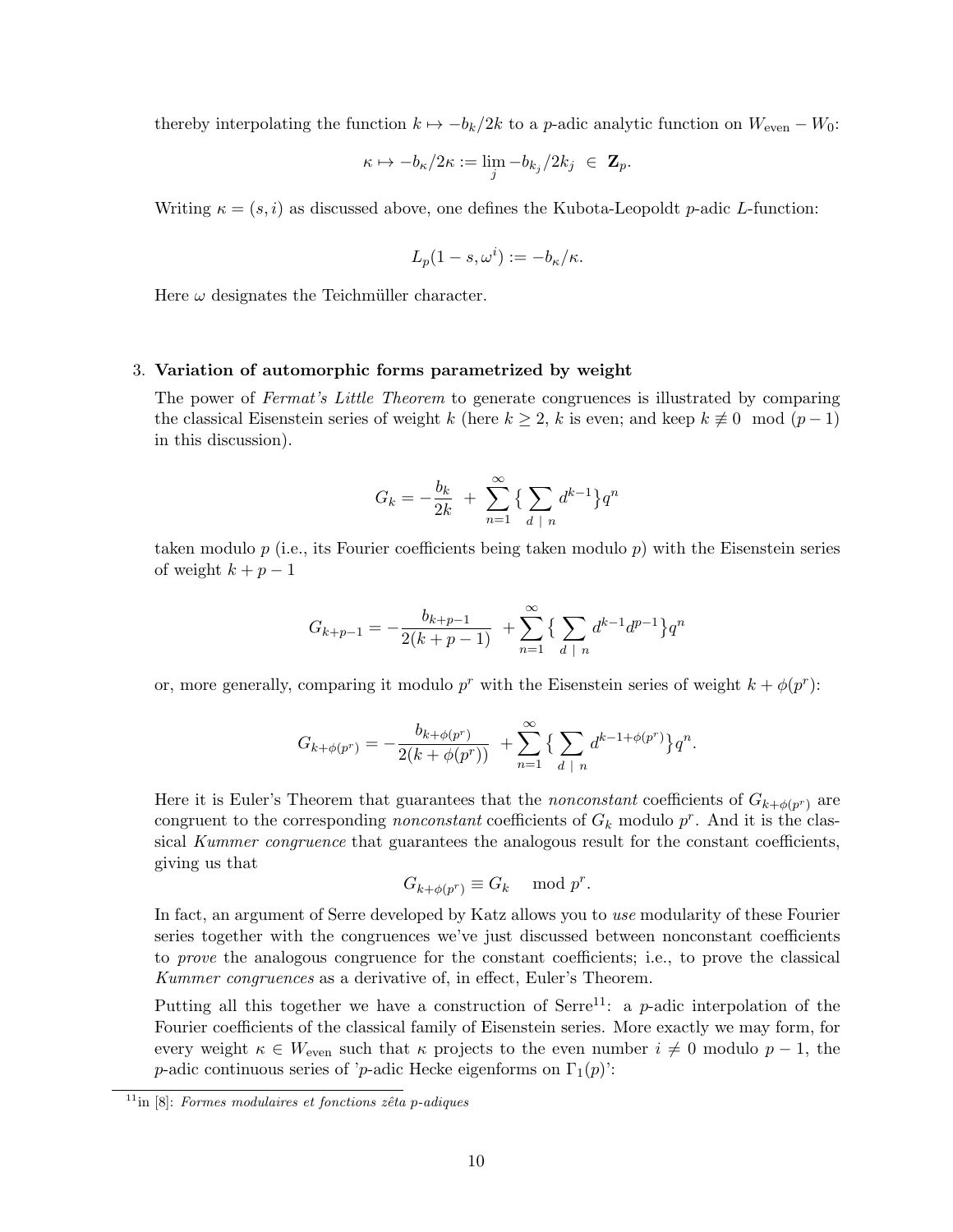$$
G_{\kappa}^{\{p\}}(q) := -\frac{1}{2}L_p(1-s;\omega^i) + \sum_n \left\{ \sum_{d \; | \; n} d^{\{\kappa\}-1} \right\} \cdot q^n \; \subset \mathbf{Z}_p[[q]].
$$

The half-scare quotes around *'p-adic Hecke eigenforms on*  $\Gamma_0(p)$ ' are just to record that one has to give a sense of what this means, specifically for nonclassical weights  $\kappa$ : these are p-adic *overconvergent* eigenforms. But even when  $\kappa$  is the image of an even integer  $k \geq 2$ , and even though, in this case,  $G_{\kappa}^{\{p\}}(q)$  is identifiable with a classical eigenform, there is a significant difference between  $G_k(q)$  and  $G_k^{\{p\}}(q)$ . For one thing, the coefficients of  $G_k^{\{p\}}(q)$  are just p-adic numbers; however they *are* in the image of

$$
\mathbf{Q}(\mu_{p-1}) \hookrightarrow \mathbf{Q}_p
$$

where we make an identification

$$
\mu_{p-1} \quad \stackrel{\sigma}{\simeq} \quad \mathbf{F}_p^*
$$

and then embed

$$
\mathbf{F}_p^* \subset \mathbf{Z}_p^* \subset \mathbf{Q}_p^* \subset \mathbf{Q}_p
$$

in the natural way. Using such an identification we may view  $G_{\kappa}^{\{p\}}(q)$  as a genuine classical modular form with Fourier coefficients in  $\mathbf{Q}(\mu_{p-1}) \hookrightarrow \mathbf{C}$ ; it has weight k and is on the group  $\Gamma_0(p)$  with a nebentypus character that depends on  $\sigma$  and k.

Also, we don't just throw away the Eisenstein series with weights  $2 \leq k \equiv 0 \mod p-1$ , these having—by the von Staudt-Clausen Theorem—a constant term  $-\frac{b_k}{2k}$  with negative ord<sub>p</sub>. We have other plans for these Eisenstein series: We just divide by their constant terms to get a sequence

$$
E_k(q) = 1 - \frac{2k}{b_k} \sum_{n=1}^{\infty} \left\{ \sum_{d \mid n} d^{k-1} \right\} q^n
$$

which has the very useful property of being  $\equiv 1 \mod p$ , and which interpolates to give another family

 $E_{r}^{\{p\}}(q)$ 

for  $\kappa \in W_0 \subset W_{\text{even}}$ . The Fourier expansion of *any* member of this family is congruent to 1 mod p, and if  $\kappa = 0 \in W_0$  then

$$
E_{\kappa}^{\{p\}}(q) = E_0^{\{p\}}(q) = 1,
$$

a fact that plays an important role in this story.

These families of eigenfunctions, varying p-adic analytically in their weights were first put forward by Serre, and can viewed as the starting point of a significant amount of modern (p-adic) number theory.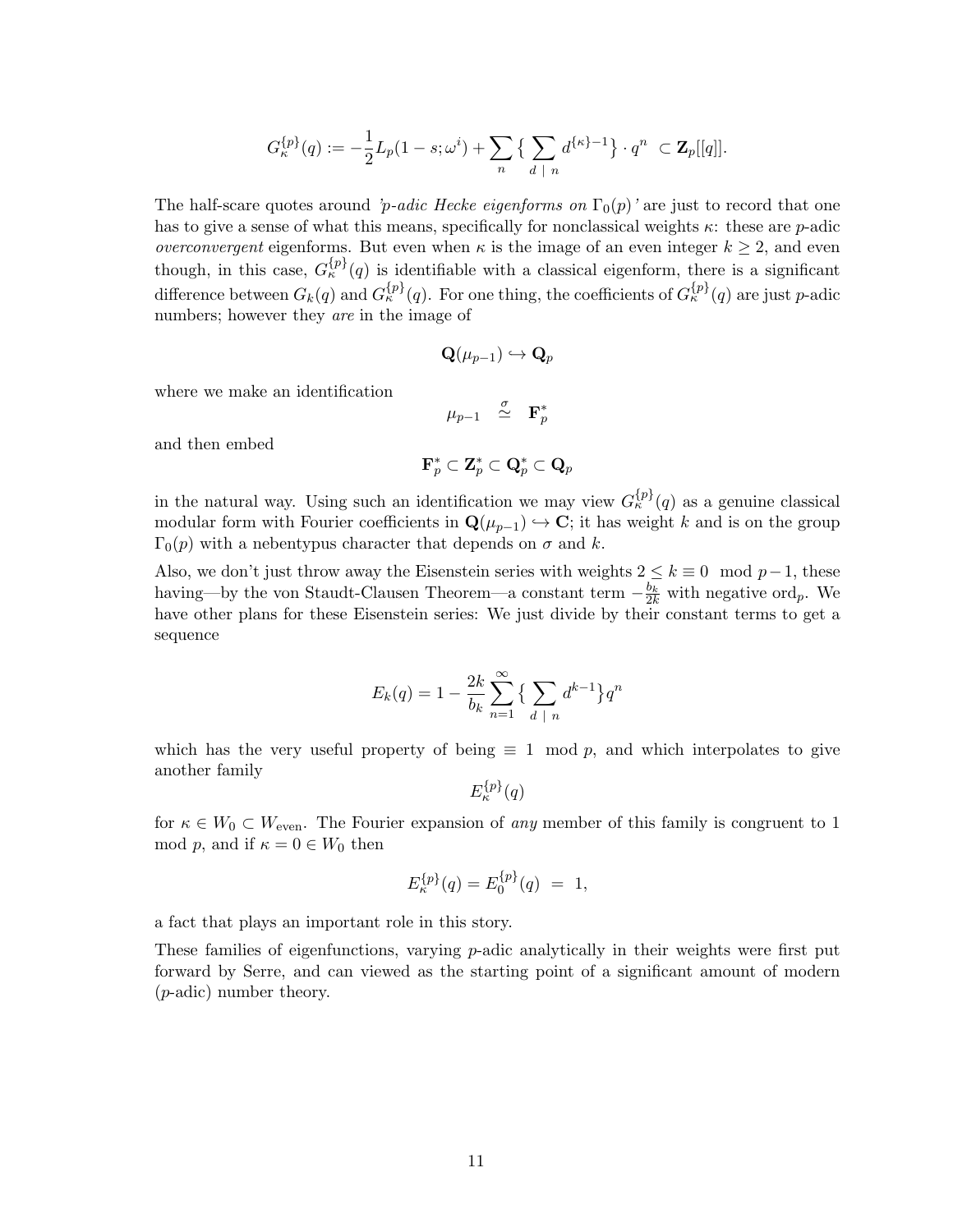## 6 Nonparallelism

We have described three types of interpolation—*exponentiation, zeta-function, Eisenstein series* in the classical context (i.e., over the complex numbers) and the corresponding interpolations over the p-adic numbers. So far, we have discussed parallel developments in these contexts. But the p-adic context has further tools of analysis that is missing, at least at present, in the classical context.

The basic structures and properties that we encounter in the  $p$ -adic world of automorphic forms for which we don't quite see–or at least, don't yet see— corresponding concepts in the classical C-valued world of automorphic forms are:

- the distinction of *ordinary* and *supersingular*,
- the corresponding notion of *overconvergence* and—topping the list—
- the existence the Atkin-Lehner operation  $U_p$ , especially as its appearance as a compact operator on the p-adic Banach modules of overconvergent modular forms.

The p-adic modular eigenfunctions, and all the others we will be dealing with today all have the technical property of being *overconvergent* in the sense that

- they can be viewed 'geometrically' as sections of the appropriate line bundle on the appropriate p-adic modular curve,
- they are allowed to have essential singularities–but only of a specific controlled type—in small  $p$ -adic discs centered above the supersingular points in characteristic  $p$ .

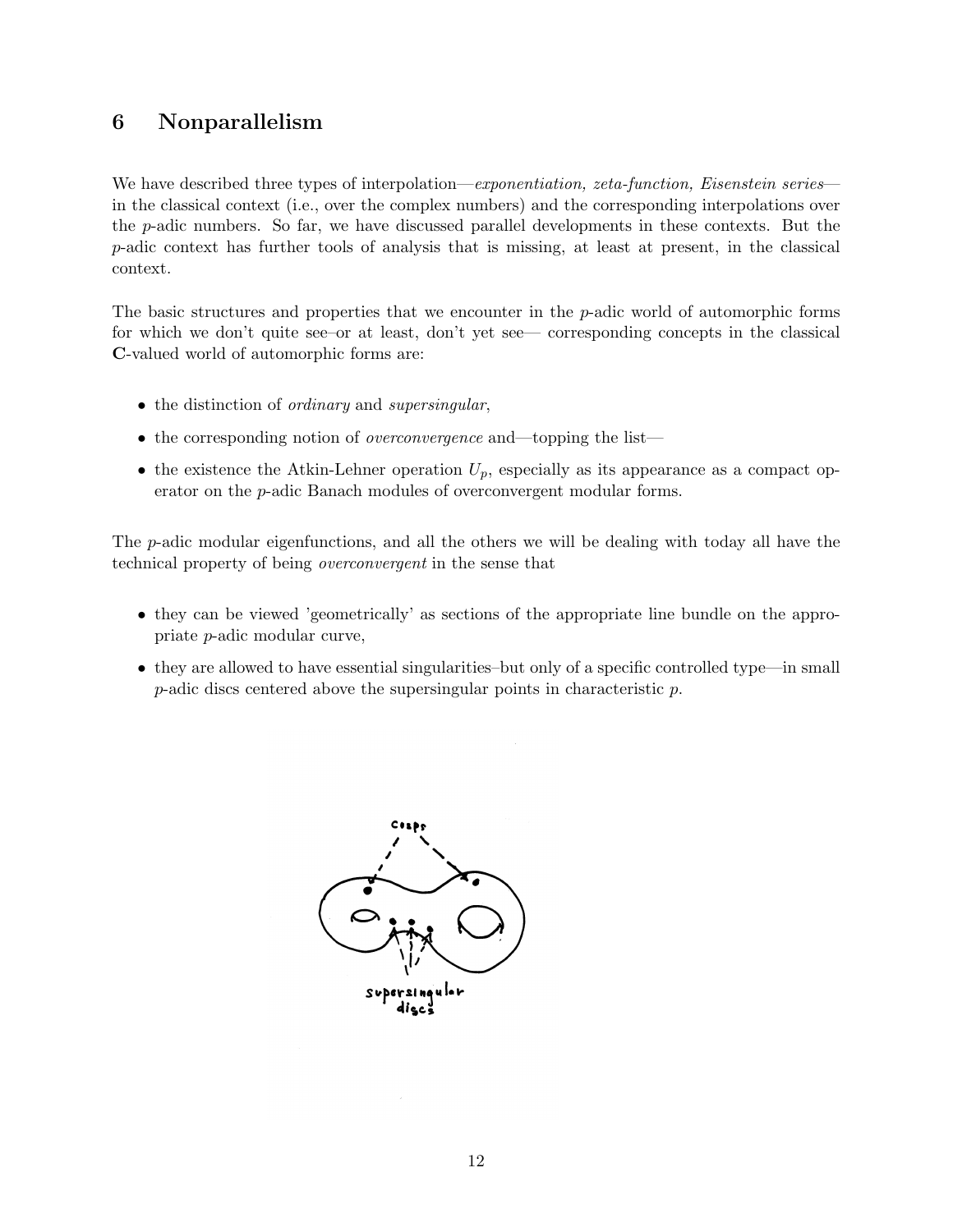The Hecke operators and the  $U_p$  operator act as correspondences on the modular curves and induce operators on the corresponding spaces of overconvergent sections. By "eigenform" we will always mean an overconvergent p-adic modular form that is an eigenvector for the appropriate Hecke operators. Since these sections may have (allowed) singularities at the supersingular points, one is dealing with noncompactness—when working with any of these families—whether or not one requires regularity at the cusps. This is the underlying reason why there can be continuous families of p-adic cuspidal eigenforms, i.e., despite the fact that the classical members of the family correspond to the *discrete series* in the (classical) harmonic analysis of these modular curves<sup>12</sup>.

### Part IV

## Overconvergent Families of Modular Symbols

### 7 Classical Modular Symbols

If E is an elliptic curve over Q uniformized by the modular form  $\omega_E$ , with  $\pm$ -periods  $\text{Per}_{E}^{\pm}$  given as the integrals of  $\omega_E$  over the real and imaginary loci in  $E(\mathbf{C})$ , and  $\tau_E :=$  the order of the torsion subgroup of  $E(Q)$  then we have this chart where all the double-headed arrows mean what they indicate: you can determine (given  $Per_E^{\pm}$  and  $\tau_E$ ) the upper object from the lower and vice versa<sup>13</sup>.

<sup>&</sup>lt;sup>12</sup>Perhaps the most succinct way of seeing an operation 'missing in the classical context' is to form the continuous families of 'modular forms' as follows. Multiply the continuous family of Eisenstein series (in the classical and in the *p*-adic context) by a classical cuspform (for example, ∆, the modular form of weight 12, and level 1) The family of modular forms you now have will be an interpolation of classical cusp forms in even weights  $= 2, 4, \ldots$  but will no longer be *eigenforms*. The interpolated range of weights of your family will be, in the complex context, the entire complex plane; and will be *p*-adic weight space in the *p*-adic context. The natural impulse, then, would be to try to perform a spectral analysis of your family so as to achieve, at least for small ranges of weights, a decomposition of the family into a (presumably infinite) sum of families that are, in integral positive even weights, eigenforms. Thanks to the  $U_p$  operator, this ispectral analysis can be done in the *p*-adic context, but is not (yet) do-able in the archimedean setting.

<sup>&</sup>lt;sup>13</sup>The top double-headed arrow raises an interesting question, but the other two double-headed arrows are via simple formulae.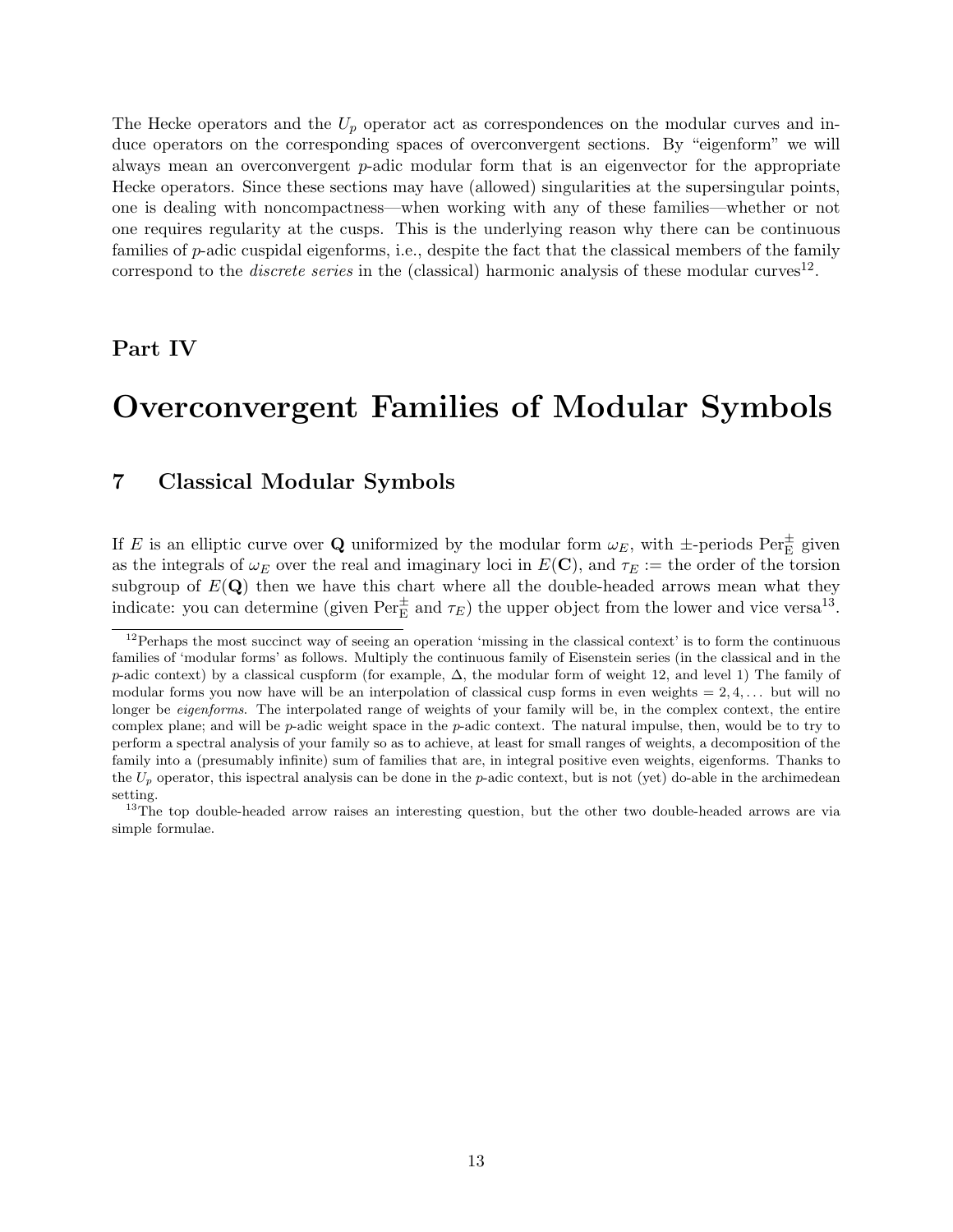

Arithmetic issues; e.g., *conjectural* MW rank, Sha, etc.

Extremely relevant for the control that one has over this structure is that the modular symbols  $\frac{a}{m} \mapsto [\frac{a}{m}]_E^{\pm}$  viewed as functions on all of  $\mathbf{Q}/\mathbf{Z}$  are determined, via an elementary algorithm–no more baroque that the Euclidean algorithm—from the finite set of its values

$$
a \mapsto [\frac{a}{N_E}]_E^{\pm}
$$
 for  $a = 0, 1, 2, ..., N_E - 1$ ,

where  $N_E$  is the conductor of E.

The chart, wonderful though it is, is only for a single elliptic curve at a time. Taking an eigenvariety perspective: it is merely for a single point on the eigencurve!

## 8 Rigid Analytic Modular Symbols

The fundamental paper introducing this structure is Glenn Stevens' *Rigid Analytic Modular Symbols* (1994).

Let  $p \geq 5$ . As usual,  $\mathbf{Q}_p[X]$  denotes the ring of polynomials in the variable X with coefficients in  $\mathbf{Q}_p$ . For  $k \geq 0$  let  $P_k$  denote the  $(k+1$ -dimensional)  $\mathbf{Q}_p$ -vector subspace of  $\mathbf{Q}_p[X]$  consisting of polynomials of degree  $\leq k$ . (Equivalently, you may homogenize these polynomials by introducing a variable Y and view  $P_k$  as the vector space of homogeneous polynomials of degree k in X, Y.

The group  $GL_2(\mathbf{Q}_p)$  acts on  $P_k$  as the k-th symmetric power of the standard representation on  $P_1$ (i.e., via its linear fractional action on homogeneous linear polynomials in  $X$  and  $Y$ . tThe action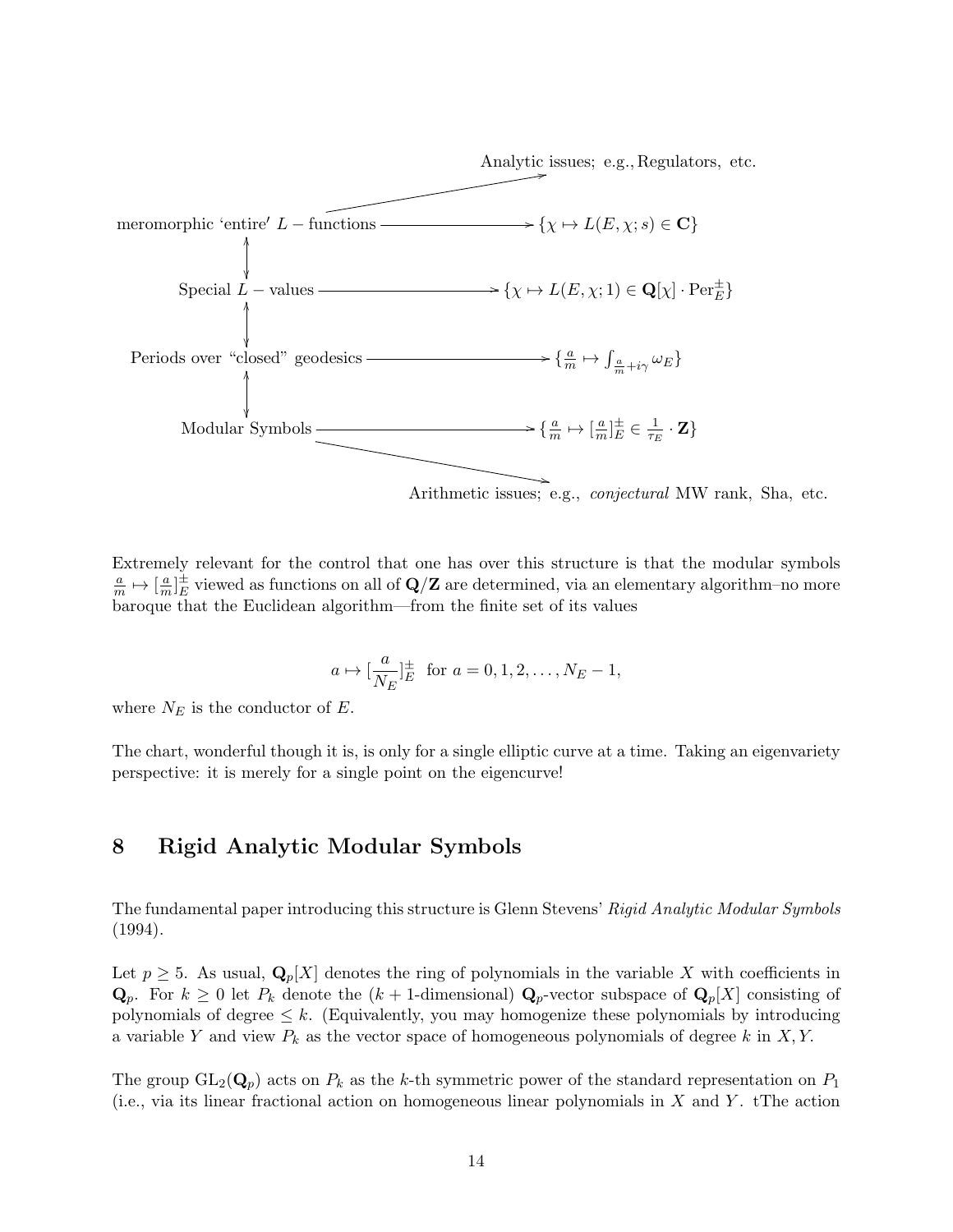on the right via the transpose gives, for

$$
\gamma = \begin{pmatrix} a & b \\ c & d \end{pmatrix}
$$

the formula:

$$
(F|\gamma)(X,Y) = F(dX + bY, cX + aY).
$$

We have

$$
\Gamma_0(p) \subset \mathrm{GL}_2(\mathbf{Q}) \subset \mathrm{GL}_2(\mathbf{Q}_p)
$$

and can consider the  $\mathbf{Q}_p$ -linear action of  $\Gamma_0(p)$  on  $P_k$ .

Definition 1. *The* space of classical modular symbols of weight k *is the compact onedimensional cohomology of*  $\Gamma_0(p)$  *with values in*  $P_k$ ,

$$
Symb(\Gamma_0(p);k) := H_c^1(\Gamma_0(p);P_k).
$$

This terminology "symbol" comes from the alternate description of this cohomology group as given by equivariant functions  $\phi$  from the left  $\Gamma_0(p)$ -module  $\Delta$  of degree zero divisors on  $P^1(\mathbf{Q})$ —the action being the natural linear fractional action—to the right  $\Gamma_0(p)$ -module  $P_k$ . Since

$$
\begin{pmatrix} 1 & 1 \\ 0 & 1 \end{pmatrix} \in \Gamma_0(p),
$$

the equivariance property implies that  $\phi([x]-[\infty]) = \phi([x+n]-[\infty])$  for any  $n \in \mathbb{Z}$ , so these values are determined by the image of x in  $\mathbf{Q}/\mathbf{Z}$  and therefore, traditionally, modular symbols are often described as functions on  $\mathbf{Q}/\mathbf{Z}$ .

Since

$$
c:=\begin{pmatrix}-1&0\\0&1\end{pmatrix}
$$

normalized  $\Gamma_0(p)$ , c induces an involution on  $Symb(\Gamma_0(p); k)$ , decomposing it "evenly," as

$$
Symb(\Gamma_0(p);k) = Symb(\Gamma_0(p);k)^{+} \oplus Symb(\Gamma_0(p);k)^{-}.
$$

Note: The Eichler-Shimura correspondence relates the image of this cohomology module in the corresponding non-compact cohomology module with the space of cuspforms of level  $\Gamma_0(p)$  and of weight  $k + 2$  (i.e., projects  $Symb(\Gamma_0(p); k)$  onto this space of cuspforms). The standard Hecke operators act on  $H_c^1(\Gamma_0(p); P_k)$  compatibly with their action on modular forms of that weight and level.

Glenn's fundamental construction *interpolates* symbols, from

$$
k \mapsto \mathrm{Symb}(\Gamma_0(p);k); \quad k=0,1,2,3,\ldots
$$

to establish a continuum of p-adic Banach spaces,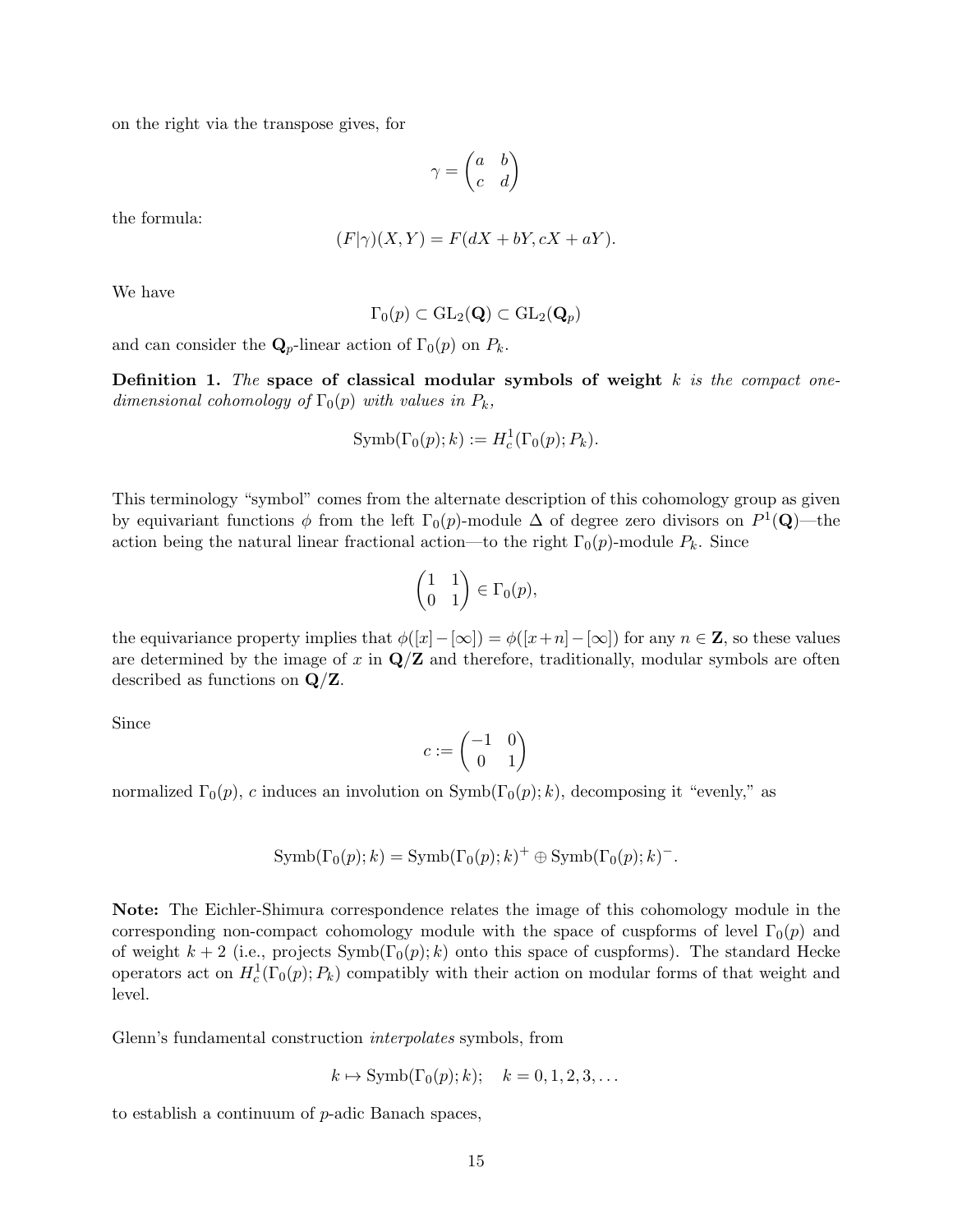$$
\kappa \mapsto \mathrm{Symb}(\Gamma_0(p); \kappa),
$$

that are parametrized by (*p*-adic) weight  $\kappa$ , thereby establishing a format for a construction of the eigencurve. The idea is elegant:

Start with the Tate algebra  $\mathcal{A} := \mathbf{Q}_p \langle x \rangle$  viewed as the Banach algebra over  $\mathbf{Q}_p$  consisting of all formal power series  $f(z) = \sum_{k=0}^{\infty} a_k x^k \in \mathbf{Q}_p[[x]]$  such that  $\lim_{k\to\infty} a_k = 0$  equipped with Banach norm  $||f||$  given as the sup of the absolute value of its coefficients. Let  $D$  denote the Banach space of  $\mathbf{Q}_p$ -valued continuous functionals on A.

So we have a continuous bilinear pairing:  $(\mu, f) \mapsto \langle \mu, f \rangle$  for  $\mu \in \mathcal{D}$  and  $f \in \mathcal{A}$ .

Let  $\Sigma_0(p)$  denote the semigroup of nonsingular matrices in  $Mat_2(\mathbf{Z}_p)$ 

$$
\gamma = \begin{pmatrix} a & b \\ c & d \end{pmatrix}
$$

with  $a \in \mathbb{Z}_p^*$ , and  $c \in p\mathbb{Z}_p$ . We have the natural inclusion,

$$
\Gamma_0(p) \subset \Sigma_0(p).
$$

Moreover, for any locally analytic character  $\kappa : \mathbb{Z}_p^* \to \mathbb{Z}_p^*$  we have the (continuous) weight  $\kappa$ -action of the semigroup  $\Sigma_0(p)$  on A given by the formula:

$$
(\gamma_{\kappa}f)(x) = \kappa(a+cx) \cdot f(\frac{b+dx}{a+cx}),
$$

Define the induced (continuous) weight  $\kappa$ -action of  $\Sigma_0(p)$  on D by the (dual) formula

$$
\langle \mu \gamma_{\kappa}, f \rangle = \langle \mu, \gamma_{\kappa} f \rangle.
$$

Denote by  $\mathcal{D}_{\kappa}$  the  $\mathbf{Q}_p$ - Banach space D equipped with the weight  $\kappa$ -action of  $\Sigma_0(p)$ .

Definition 2. *(Glenn) The* space of rigid analytic modular symbols of weight κ *is the compact one-dimensional cohomology of*  $\Gamma_0(p)$  *with values in the*  $\mathbf{Q}_p$ -Banach space  $\mathcal{D}_\kappa$ ,

$$
\mathrm{Symb}(\Gamma_0(p);\kappa):=H^1_c(\Gamma_0(p);\mathcal{D}_\kappa).
$$

Again, the standard Hecke operators can be viewed as acting naturally on the Banach space  $H_c^1(\Gamma_0(p); \mathcal{D}_\kappa)$ , but most importantly the Atkin-Lehner operator  $U_p$  acts as a completely continuous operator, for any *p*-adic weight  $\kappa$ .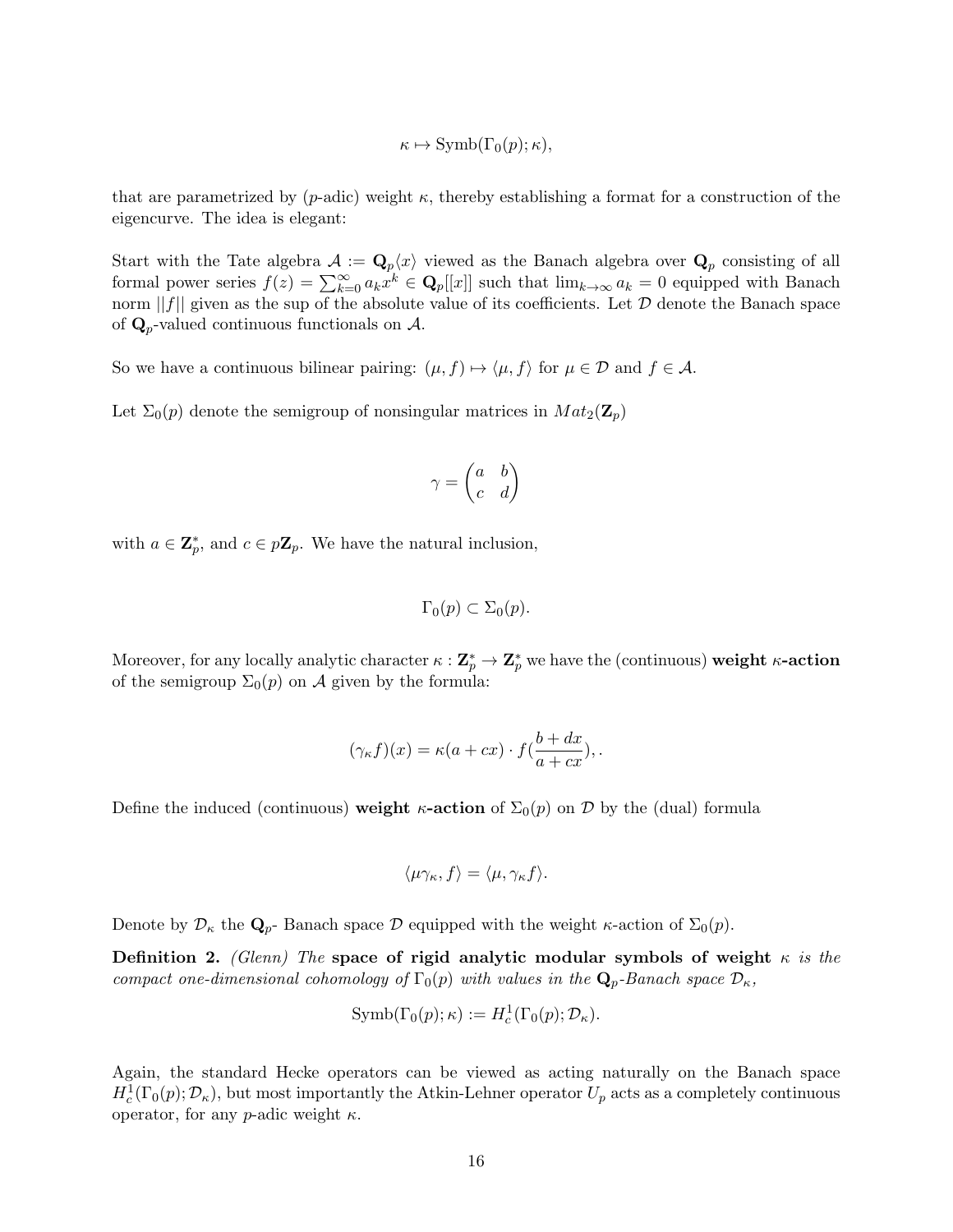The essential relationship between  $p$ -adic weights and 'classical' integral weights is given by the mapping, for  $\kappa = k \in \mathbb{Z}$ ,

$$
\Phi: \mathcal{D}_\kappa \to P_k
$$

given as follows. Write  $(X-x)^k := \sum_{j=0^k} f_j(X)x^j$  as a polynomial in ('lower case') x, giving as coefficients, a sequence of polynomials,  $f_i(X) \in P_k \subset A_\kappa$ , in ('upper case') X. For  $\mu \in \mathcal{D}_\kappa$  viewed as a linear functional on  $A$ , form

$$
\mu_j := \langle \mu, f_j(x) \rangle \in \mathbf{Q}_p,
$$

and, finally, organize all these  $\mu_j$  as coefficients of a polynomial in X:

$$
\Phi(\mu) := \sum_{j=0}^k \mu_j X^j \ \in \ P_k
$$

giving our mapping

$$
\mu \mapsto \Phi(\mu).
$$

One shows that  $\Phi$  is equivariant with respect to the actions of  $\Gamma_0(p)$  and Hecke operators, and the all-important compact operator  $U_p$ , and therefore induces a correspondingly equivariant homomorphism of the modules of modular symbols:

$$
H_c^1(\Gamma_0(p); \mathcal{D}_\kappa) \stackrel{\Phi}{\longrightarrow} H_c^1(\Gamma_0(p); P_k).
$$

that respects slopes for  $U_p$ , i.e. if—for h a non-negative real number—the superscript  $(h)$  refers to the submodule of  $U_p$ -eigenvalue slope  $\leq h$ , we have the cut-offs of  $\Phi$  for any slope, i.e., homomorphisms

$$
H_c^1(\Gamma_0(p); \mathcal{D}_{\kappa})^{(h)} \quad \stackrel{\Phi^{(h)}}{\longrightarrow} \quad H_c^1(\Gamma_0(p); P_k)^{(h)},
$$

and Glenn's *Comparison Theorem* sometimes referred to as a *Control Theorem* which is an "overconvergent modular symbol analogue" of Robert Coleman's classical comparison theorem that relates p-adic overconvergent eigenforms of slope  $\lt k+1$  to classical eigenforms<sup>14</sup>:

**Theorem 1.** *If*  $\kappa = k \geq 0$  *and*  $h < k + 1$  *then*  $\Phi^{(h)}$  *is an isomorphism:* 

$$
H_c^1(\Gamma_0(p); \mathcal{D}_\kappa)^{(h)} \quad \stackrel{\Phi^{(h)}}{\simeq} \quad H_c^1(\Gamma_0(p); P_k)^{(h)}
$$

.

<sup>&</sup>lt;sup>14</sup>Coleman's Theorem, in turn, is a generalization of Hida's Theorem which proved the comparison for eigenforms of slope 0.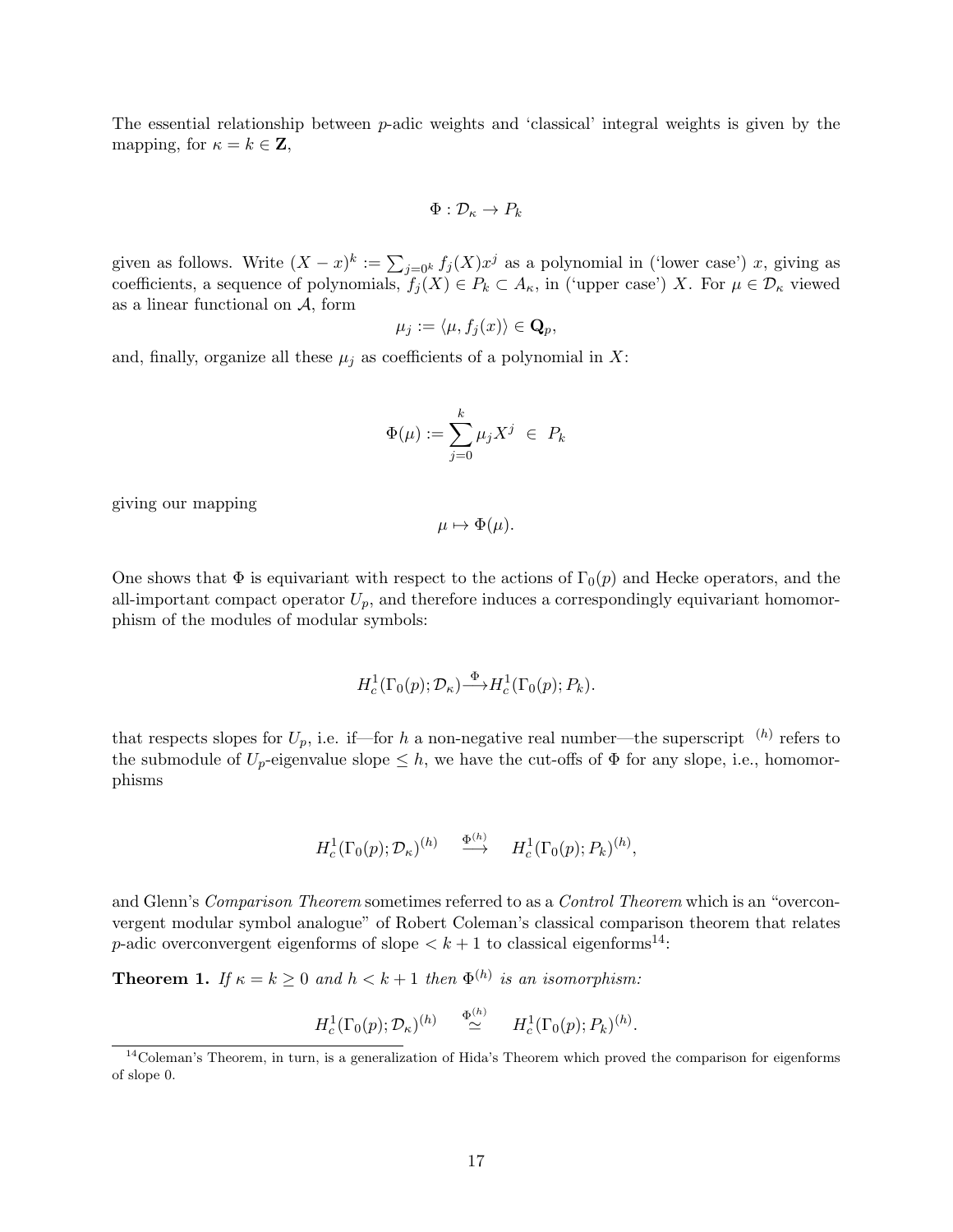The fundamental importance of this interpolation, moving from the discrete family of cohomology with coefficients in symmetric power representations to continuous (p-adically rigid analytic) families of cohomology with coefficients in the distribution modules defined by Glenn cannot be overestimated. What I have alluded to here—the initial definitions and theorems of this technology introduced by Glenn has led to a substantial amount of excellent mathematics, and will continue to do so.

Works continuing further in this direction include Glenn Steven's collaborative work with Avner Ash that moves from  $GL_2$  to to  $GL_n$ :

- p−*adic deformations of arithmetic cohomology (February 2008 preprint)*
- p−*adic deformations of cohomology classes of subgroups of* GL(n, Z)*, Journ´ees Arithm´etiques (Barcelona, 1995). Collect. Math.* 48 *(1997), no. 1-2, 1-30.*

It includes his collaboration with Avner Ash and David Pollack:

• *Rigidity of* p−*adic cohomology classes of congruence subgroups of* GL(n, Z)*.* Proc. Lond. Math. Soc. (3) 96 (2008), no. 2, 367-388

as well as his collaborative work with Rob Pollack:

- *Overconvergent modular symbols and p−adic L-functions.* Ann. Sci. Ec. Norm. Supér. (4) 44 (2011), no. 1, 1-42.
- *Critical slope* p−*adic* L*-functions. J. Lond. Math. Soc. (2)* 87 *(2013), no. 2, 428-452.*

which give a constructive proof of Theorem 1 and use that to establish polynomial-time algorithms for explicit computation of associated p−adic L-functions (even in the case of critical slope; i.e., when  $h = k + 1$ .

And his very recent work joint with Fabrizio Andreatta and Adrian Iovita which—among other things—establishes a p-adically varying Eichler-Shimura-type mapping.

Andreatta, Iovita, and Stevens, viewing  $H_c^1(\Gamma_0(p); \mathcal{D}_\kappa)^{(h)}$  for appropriate (*p*-adic) weights  $\kappa$  as having a natural  $G_{\mathbf{Q}_p} = \text{Gal}(\bar{\mathbf{Q}}_p)$ -action (via its relation to étale cohomology), establish what one might call an 'Eichler-Shimura relationship' for  $H_c^1(\Gamma_0(p); \mathcal{D}_\kappa)^{(h)} \otimes \mathbf{C}_p(1)$ , equivariant with respect to  $G_{\mathbf{Q}_p}$  and Hecke-module structures. Moreover, this varies p-adically in the weight  $\kappa$  (they must exclude some isolated weights from the p-adic parts of weight space over which they work).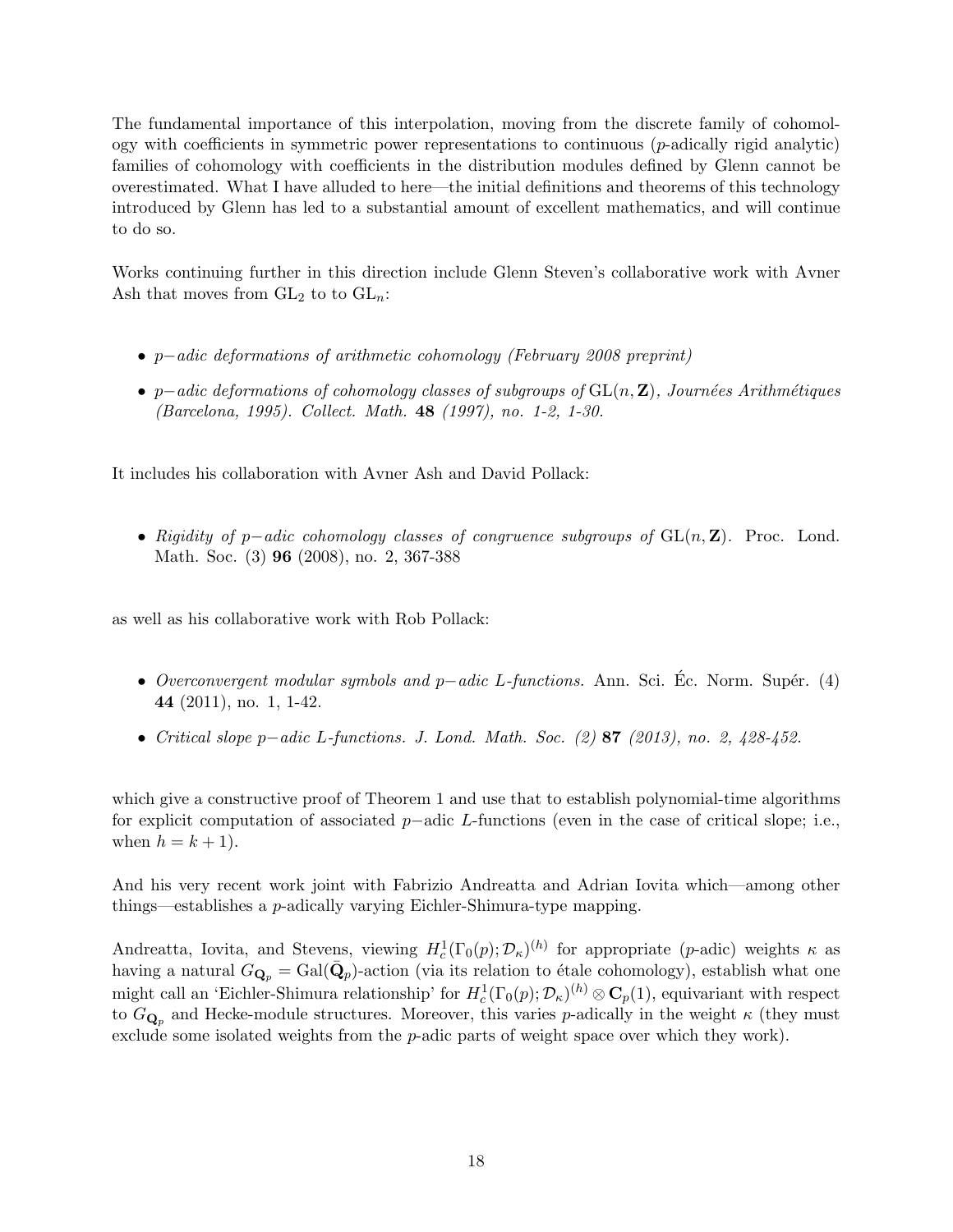## Part V

# The derivative of the *Up*-eigenvalue with respect to weight

There is not enough time in this hour to do more than mention the far-reaching idea of Ralph Greenberg and Glenn Stevens (for weight 2) in

- *On the conjecture of Mazur, Tate, and Teitelbaum,* p−*adic monodromy and the Birch and Swinnerton-Dyer conjecture* (Boston, MA, 1991), pp. 183-211 in Contemp. Math. 165 Amer. Math. Soc., Providence, RI, 1994,
- p*-Adic* L*-functions and* p*-adic periods of modular forms.* Invent. Math. 111 (1993), no. 2, 407-447.

and developed in various ways by Glenn for arbitrary even weights  $k \geq 2$ , e.g., in

• *Coleman's* £−*invariant and families of modular forms*, Astérisque 331 (2010) 1-12.

This issue is to study the case when the order of vanishing at  $s = k/2$  of the p-adic L-function of a modular newform f of even weight  $k \geq 2$  is *higher* than the order of vanishing at the "same" point  $s = 1$  of the classical L-function. This phenomenon is known to happen when f is of level pm with  $(p, m) = 1$  and is split multiplicative at p; specifically, when the  $U_p$ -eigenvalue of the eignform f is  $p^{\frac{k-2}{2}}$ . For example, consider the case where the classical L-function does not vanish at  $s = k/2$ and—deprived of its transcendental period—takes some value  $A \in \mathbb{Q}^*$ . The natural question, then, is the give an interpretation, and theoretical understanding (and an explicit computation) of the ratio

$$
\frac{L'_p(E, k/2)}{A} \;\in\; \mathbf{Q}_p,
$$

where  $L'_{p}(E, k/2) := \frac{d}{ds} L_{p}(E, s)_{|s=k/2}$ .

The answer that Ralph and Glenn give in the case  $k = 2$  (and that Glenn extends to general even weight) is striking. Viewing f as a point on the appropriate eigencurve, the ratio  $\frac{L'_p(E,k/2)}{A}$  is given, up to a simple factor, by the value—at the point  $f$ —of the derivative of the  $U_p$ -eigenvalue along the eigencurve with respect to the weight.

This opens up an important channel in our subject, and represents but one of the many contributions of Glenn Stevens to the expansion and enrichment of number theory.